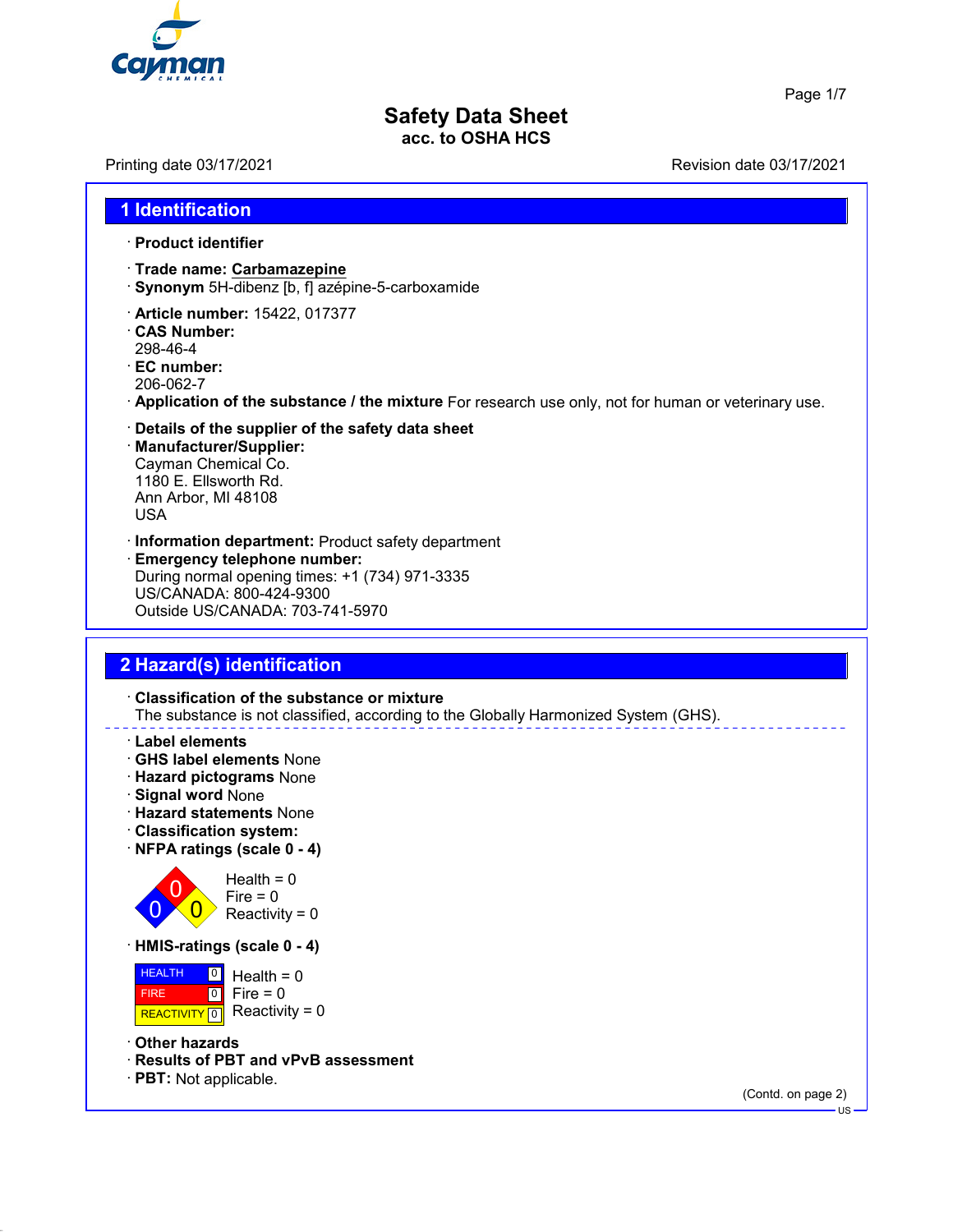Printing date 03/17/2021 Revision date 03/17/2021

### **Trade name: Carbamazepine**

· **vPvB:** Not applicable.

(Contd. from page 1)

## **3 Composition/information on ingredients**

- · **Chemical characterization: Substances**
- · **CAS No. Description**
- 298-46-4 Carbamazepine
- · **Identification number(s)**
- · **EC number:** 206-062-7

### **4 First-aid measures**

- · **Description of first aid measures**
- · **General information:** No special measures required.
- · **After inhalation:** Supply fresh air; consult doctor in case of complaints.
- · **After skin contact:** Generally the product does not irritate the skin.
- · **After eye contact:** Rinse opened eye for several minutes under running water.
- · **After swallowing:** If symptoms persist consult doctor.
- · **Information for doctor:**
- · **Most important symptoms and effects, both acute and delayed** May cause anemia, cough, CNS depression, drowsiness, headache, heart damage, lassitude (weakness, exhaustion), liver damage, narcosis, reproductive effects, teratogenic effects. No further relevant information available.
- · **Indication of any immediate medical attention and special treatment needed** No further relevant information available.

## **5 Fire-fighting measures**

- · **Extinguishing media**
- · **Suitable extinguishing agents:**

Use fire fighting measures that suit the environment.

- A solid water stream may be inefficient.
- · **Special hazards arising from the substance or mixture** No further relevant information available.
- · **Advice for firefighters**
- · **Protective equipment:** No special measures required.

## **6 Accidental release measures**

- · **Personal precautions, protective equipment and emergency procedures** Not required.
- · **Environmental precautions:** Do not allow to enter sewers/ surface or ground water.
- · **Methods and material for containment and cleaning up:** Pick up mechanically.
- · **Reference to other sections**
- See Section 7 for information on safe handling.
- See Section 8 for information on personal protection equipment.
- See Section 13 for disposal information.
- · **Protective Action Criteria for Chemicals**

· **PAC-1:**

Substance is not listed.

(Contd. on page 3)

US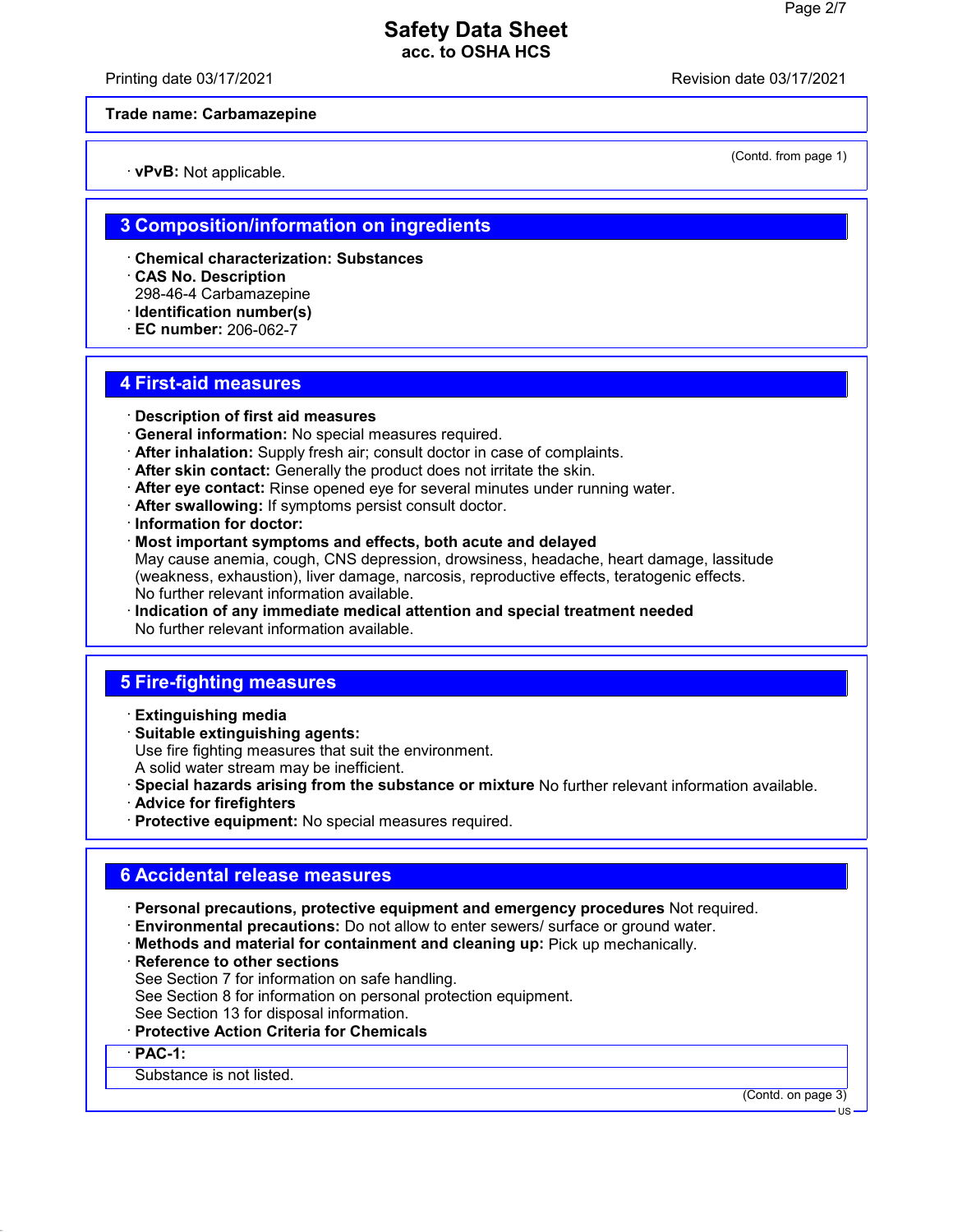Printing date 03/17/2021 Revision date 03/17/2021

### **Trade name: Carbamazepine**

(Contd. from page 2)

· **PAC-2:**

Substance is not listed.

· **PAC-3:**

Substance is not listed.

# **7 Handling and storage**

- · **Handling:**
- · **Precautions for safe handling** No special measures required.
- · **Information about protection against explosions and fires:** No special measures required.
- · **Conditions for safe storage, including any incompatibilities**
- · **Storage:**
- · **Requirements to be met by storerooms and receptacles:** No special requirements.
- · **Information about storage in one common storage facility:** Not required.
- · **Further information about storage conditions:** None.
- · **Specific end use(s)** No further relevant information available.

## **8 Exposure controls/personal protection**

- · **Additional information about design of technical systems:** No further data; see item 7.
- · **Control parameters**
- · **Components with limit values that require monitoring at the workplace:** Not required.
- · **Additional information:** The lists that were valid during the creation were used as basis.
- · **Exposure controls**
- · **Personal protective equipment:**
- · **General protective and hygienic measures:**
- The usual precautionary measures for handling chemicals should be followed.
- · **Breathing equipment:** Not required.
- · **Protection of hands:**

The glove material has to be impermeable and resistant to the product/ the substance/ the preparation. Due to missing tests no recommendation to the glove material can be given for the product/ the preparation/ the chemical mixture.

Selection of the glove material on consideration of the penetration times, rates of diffusion and the degradation

· **Material of gloves**

The selection of the suitable gloves does not only depend on the material, but also on further marks of quality and varies from manufacturer to manufacturer.

· **Penetration time of glove material**

The exact break through time has to be found out by the manufacturer of the protective gloves and has to be observed.

· **Eye protection:** Not required.

(Contd. on page 4)

US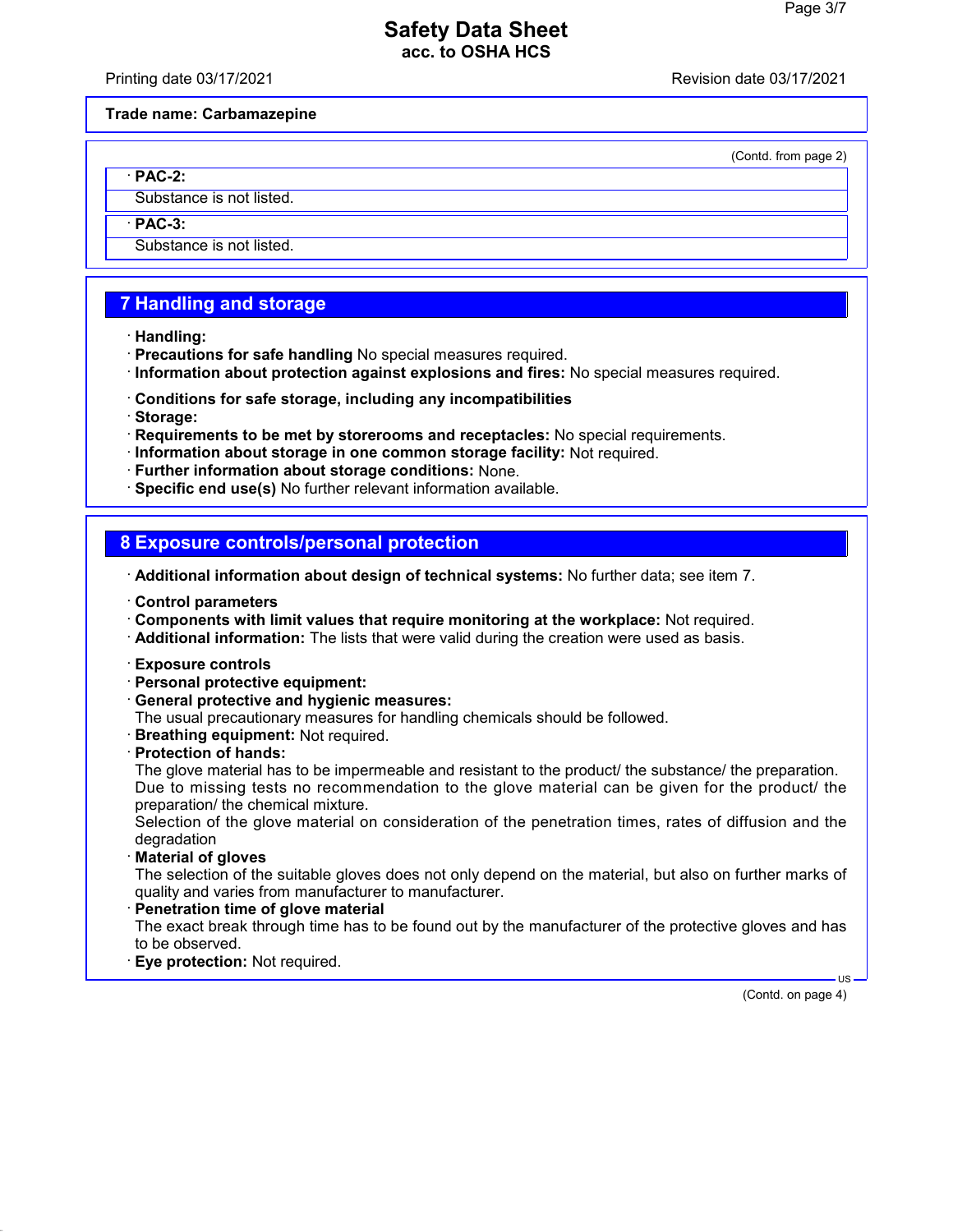Printing date 03/17/2021 **Printing date 03/17/2021** 

### **Trade name: Carbamazepine**

(Contd. from page 3)

| 9 Physical and chemical properties                         |                                               |
|------------------------------------------------------------|-----------------------------------------------|
| · Information on basic physical and chemical properties    |                                               |
| <b>General Information</b>                                 |                                               |
| · Appearance:                                              |                                               |
| Form:                                                      | Solid                                         |
| Color:                                                     | White                                         |
|                                                            | Not determined.                               |
| Odor:                                                      | Characteristic                                |
| <b>Molecular Weight</b><br><b>Odor threshold:</b>          | 236.3 g/mol<br>Not determined.                |
|                                                            |                                               |
| pH-value:                                                  | Not applicable.                               |
| <b>Change in condition</b>                                 |                                               |
| <b>Melting point/Melting range:</b>                        | Undetermined.                                 |
| <b>Boiling point/Boiling range:</b>                        | Undetermined.                                 |
| · Flash point:                                             | Not applicable.                               |
| · Flammability (solid, gaseous):                           | Product is not flammable.                     |
| · Decomposition temperature:                               | Not determined.                               |
| · Auto igniting:                                           | Not determined.                               |
| Danger of explosion:                                       | Product does not present an explosion hazard. |
| <b>Explosion limits:</b>                                   |                                               |
| Lower:                                                     | Not determined.                               |
| Upper:                                                     | Not determined.                               |
| · Vapor pressure:                                          | Not applicable.                               |
| Density:                                                   | Not determined.                               |
| <b>Relative density</b>                                    | Not determined.                               |
| · Vapor density                                            | Not applicable.                               |
| <b>Evaporation rate</b>                                    | Not applicable.                               |
| Solubility in / Miscibility with                           |                                               |
| Water:                                                     | Soluble.                                      |
| · Partition coefficient (n-octanol/water): Not determined. |                                               |
| · Viscosity:                                               |                                               |
| Dynamic:                                                   | Not applicable.                               |
| Kinematic:                                                 | Not applicable.                               |
| <b>VOC content:</b>                                        | 0.00%                                         |
| <b>Other information</b>                                   | No further relevant information available.    |

# **10 Stability and reactivity**

· **Reactivity** No further relevant information available.

· **Chemical stability**

· **Thermal decomposition / conditions to be avoided:**

No decomposition if used according to specifications.

- · **Possibility of hazardous reactions** No dangerous reactions known.
- · **Conditions to avoid** No further relevant information available.

(Contd. on page 5)

<sup>·</sup>US·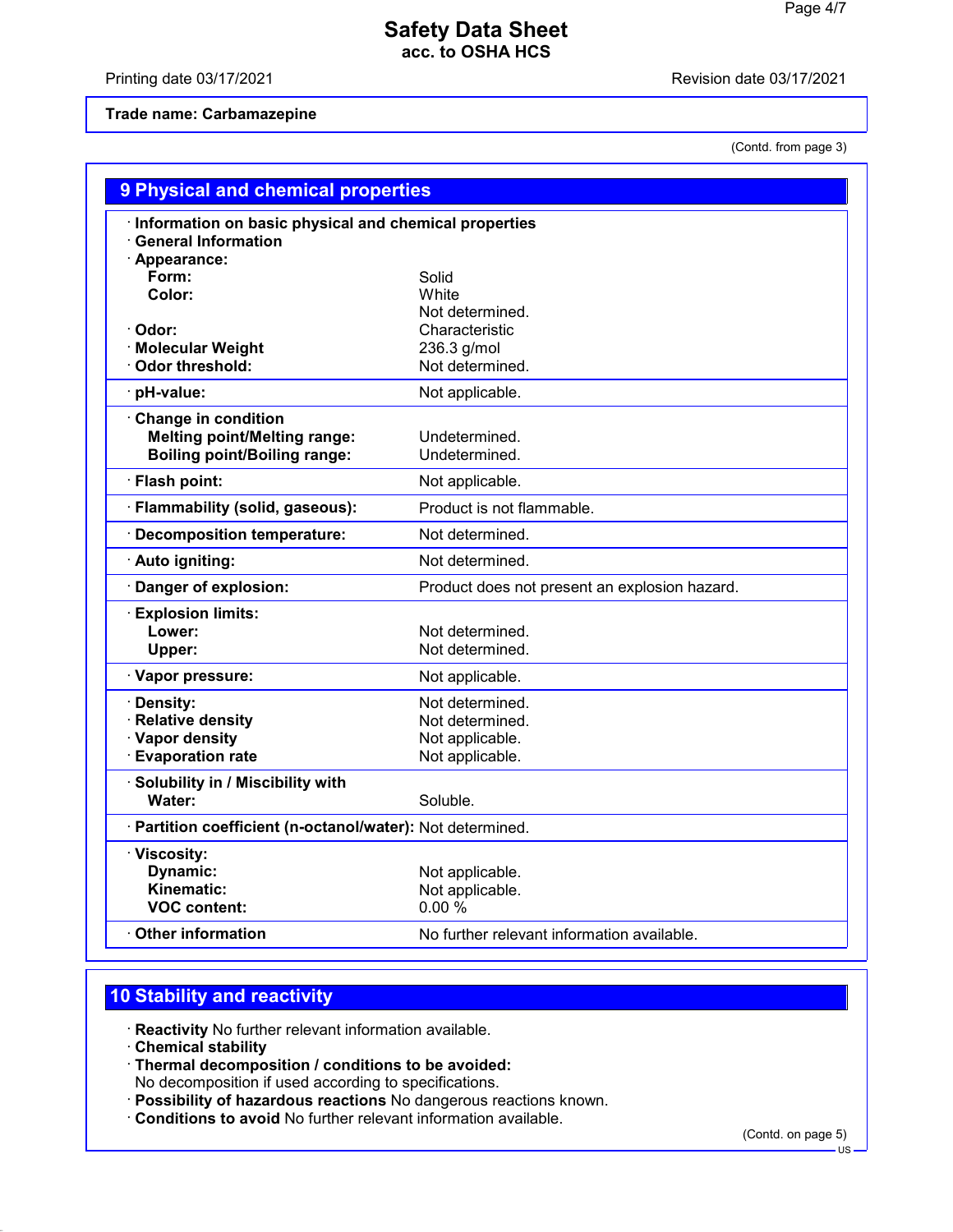Printing date 03/17/2021 Revision date 03/17/2021

**Trade name: Carbamazepine**

- · **Incompatible materials:** No further relevant information available.
- · **Hazardous decomposition products:** No dangerous decomposition products known.

# **11 Toxicological information**

- · **Information on toxicological effects**
- · **Acute toxicity:**
- · **Primary irritant effect:**
- · **on the skin:** No irritant effect.
- · **on the eye:** No irritating effect.
- · **Sensitization:** No sensitizing effects known.
- · **Additional toxicological information:** When used and handled according to specifications, the product does not have any harmful effects according to our experience and the information provided to us. The substance is not subject to classification.

### · **Carcinogenic categories**

### · **IARC (International Agency for Research on Cancer)**

Substance is not listed.

### · **NTP (National Toxicology Program)**

Substance is not listed.

### · **OSHA-Ca (Occupational Safety & Health Administration)**

Substance is not listed.

# **12 Ecological information**

- · **Toxicity**
- · **Aquatic toxicity:** No further relevant information available.
- · **Persistence and degradability** No further relevant information available.
- · **Behavior in environmental systems:**
- · **Bioaccumulative potential** No further relevant information available.
- · **Mobility in soil** No further relevant information available.
- · **Additional ecological information:**
- · **General notes:**

Water hazard class 2 (Assessment by list): hazardous for water Do not allow product to reach ground water, water course or sewage system. Danger to drinking water if even small quantities leak into the ground.

- · **Results of PBT and vPvB assessment**
- · **PBT:** Not applicable.
- · **vPvB:** Not applicable.
- · **Other adverse effects** No further relevant information available.

# **13 Disposal considerations**

- · **Waste treatment methods**
- · **Recommendation:** Smaller quantities can be disposed of with household waste.
- · **Uncleaned packagings:**
- · **Recommendation:** Disposal must be made according to official regulations.

(Contd. on page 6)

US

(Contd. from page 4)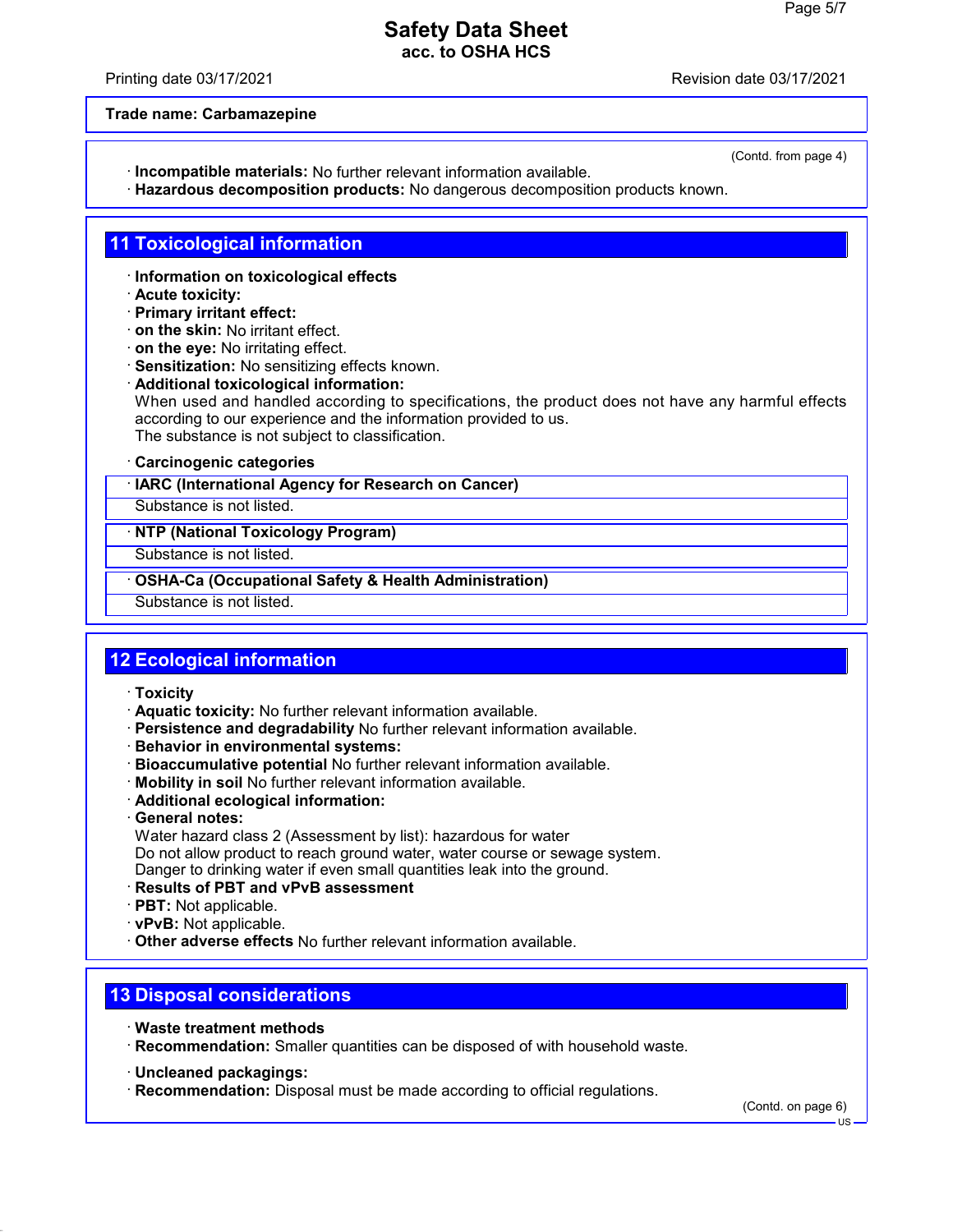### Printing date 03/17/2021 Revision date 03/17/2021

(Contd. from page 5)

**Trade name: Carbamazepine**

· **Recommended cleansing agent:** Water, if necessary with cleansing agents.

| <b>14 Transport information</b>                                                               |                 |
|-----------------------------------------------------------------------------------------------|-----------------|
| $\cdot$ UN-Number<br>· DOT, IMDG, IATA                                                        | not regulated   |
| $\cdot$ UN proper shipping name<br>· DOT, IMDG, IATA                                          | not regulated   |
| · Transport hazard class(es)                                                                  |                 |
| · DOT, ADN, IMDG, IATA<br>· Class                                                             | not regulated   |
| · Packing group<br>· DOT, IMDG, IATA                                                          | not regulated   |
| · Environmental hazards:                                                                      | Not applicable. |
| · Special precautions for user                                                                | Not applicable. |
| Transport in bulk according to Annex II of<br>MARPOL73/78 and the IBC Code<br>Not applicable. |                 |
| · UN "Model Regulation":                                                                      | not regulated   |

## **15 Regulatory information**

- · **Safety, health and environmental regulations/legislation specific for the substance or mixture** No further relevant information available.
- · **Sara**
- · **Section 355 (extremely hazardous substances):**
- Substance is not listed.
- · **Section 313 (Specific toxic chemical listings):**
- Substance is not listed.
- · **TSCA (Toxic Substances Control Act):**
- Substance is not listed.
- · **Hazardous Air Pollutants**
- Substance is not listed.
- · **Proposition 65**
- · **Chemicals known to cause cancer:**
- Substance is not listed.
- · **Chemicals known to cause reproductive toxicity for females:**
- Substance is not listed.
- · **Chemicals known to cause reproductive toxicity for males:**
- Substance is not listed.
- · **Chemicals known to cause developmental toxicity:**
- Substance is listed.

(Contd. on page 7)

US